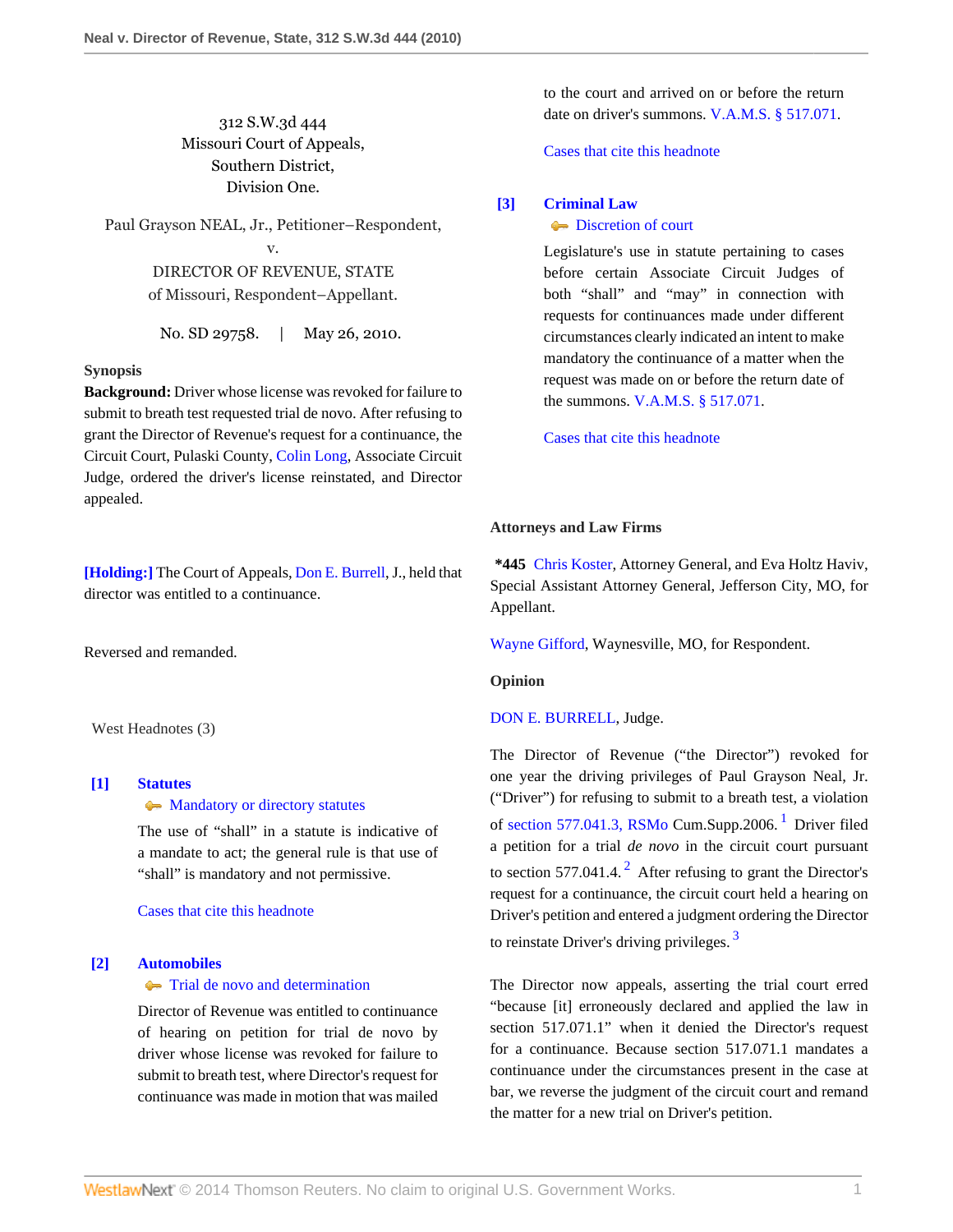#### **Factual and Procedural History**

The Director was served with notice of Driver's petition on February 25, 2009. The return date on the summons was March 11, 2009, at 1:30 p.m., fifteen days after the date of service. The court held a hearing on Driver's petition on the return date as set forth above. Counsel for the Director did not appear at the hearing but had mailed an entry of appearance and **\*446** motion for continuance that arrived at the courthouse on the day of the hearing.

After the hearing concluded, the court entered a "Judgment Ordering Return of Drivers License" that ordered the Director to reinstate Driver's license and driving privileges ("the reinstatement judgment"). The reinstatement judgment noted that although the Director's motion for continuance had not yet made its way to the court file when the court held its hearing on Driver's petition, Driver's counsel brought the matter to the court's attention by informing the court that he had received a copy of the Director's entry of appearance and request for continuance.

The reinstatement judgment addressed the Director's request for continuance as follows: "The Court finds that, even if the said documents were in the Court file that the Request for Continuance is not a Motion which is self-executing and that the Request would have to be presented to the Court by an attorney before the same could be ruled upon."

On March 16, 2009, the Director filed a "Motion to Set Aside Default" which asserted the reinstatement judgment should be set aside pursuant to Rule  $74.05(d)^4$  $74.05(d)^4$  $74.05(d)^4$  because "30 days had not passed since the date of service. [The Director] mailed her Answer and Request for Continuance in this matter to the Court on February 9, 2009." The Director also claimed she had a meritorious defense to Driver's petition because "[Driver] was arrested upon probable cause of driving while intoxicated and refused to submit to a chemical test of his blood alcohol content."

On March 25, 2009, a hearing was held on the Director's motion to set aside the reinstatement judgment. The next day, the court refused to set aside the reinstatement judgment in a written "Judgment Denying Motion to Set Aside Default" which noted that the reinstatement judgment was not entered by default but was entered after "a trial held on the return date of the summons in associate circuit court wherein the trial is held on the return date of the summons, pursuant to the

applicable statutes governing associate circuit courts."<sup>[5](#page-2-4)</sup> The Director's appeal timely followed.

#### <span id="page-1-4"></span>**Analysis**

In reviewing a court-tried case, we will affirm the judgment of the trial court unless there is no substantial evidence to support it, it is against the weight of the evidence, it erroneously declares the law, or it erroneously applies the law. *Murphy v. Carron,* [536 S.W.2d 30, 32 \(Mo. banc 1976\)](http://www.westlaw.com/Link/Document/FullText?findType=Y&serNum=1976117479&pubNum=713&fi=co_pp_sp_713_32&originationContext=document&vr=3.0&rs=cblt1.0&transitionType=DocumentItem&contextData=(sc.Search)#co_pp_sp_713_32).

Chapter 517 of the Revised Statutes of Missouri contains the procedures that apply to cases brought "before certain associate circuit judges." Section 517.011 states that the provisions of chapter 517 apply to all cases arising under chapter 577. Section 517.011.1; 517.011.1(3). Because Driver's petition was filed pursuant to [section 577.041,](http://www.westlaw.com/Link/Document/FullText?findType=L&pubNum=1000229&cite=MOST577.041&originatingDoc=I564c191d691d11df9988d233d23fe599&refType=LQ&originationContext=document&vr=3.0&rs=cblt1.0&transitionType=DocumentItem&contextData=(sc.Search)) the provisions of chapter 517 apply.

Section 517.051 provides that "[e]very case shall be tried upon the return date of the summons, when the summons has been duly and timely served, or on a date to **\*447** which the case has been continued." Section 517.071.1 provides that "[a] case *shall* be continued to a day certain upon the request of any party made on or before the return date of the summons." (Emphasis added). This is in contrast to section 517.071.2, which states that "[a] case *may* be continued to a day certain, not exceeding thirty days," upon (1) motion of the judge; (2) the agreement of the parties; or (3) the application of a party and for good cause shown. Section 517.071.2(1)– (3) (emphasis added).

<span id="page-1-3"></span><span id="page-1-0"></span>**[\[1\]](#page-0-1)** "The use of 'shall' in a statute is indicative of a mandate to act. The general rule is that use of 'shall' is mandatory and not permissive." *[Welch v. Eastwind Care Ctr.,](http://www.westlaw.com/Link/Document/FullText?findType=Y&serNum=1995025689&pubNum=713&fi=co_pp_sp_713_397&originationContext=document&vr=3.0&rs=cblt1.0&transitionType=DocumentItem&contextData=(sc.Search)#co_pp_sp_713_397)* 890 [S.W.2d 395, 397 \(Mo.App. W.D.1995\)](http://www.westlaw.com/Link/Document/FullText?findType=Y&serNum=1995025689&pubNum=713&fi=co_pp_sp_713_397&originationContext=document&vr=3.0&rs=cblt1.0&transitionType=DocumentItem&contextData=(sc.Search)#co_pp_sp_713_397) (quoting *[Missouri](http://www.westlaw.com/Link/Document/FullText?findType=Y&serNum=1990119409&pubNum=713&fi=co_pp_sp_713_524&originationContext=document&vr=3.0&rs=cblt1.0&transitionType=DocumentItem&contextData=(sc.Search)#co_pp_sp_713_524) [Soc'y of Am. Coll. of Gen. Practitioners in Osteopathic Med.](http://www.westlaw.com/Link/Document/FullText?findType=Y&serNum=1990119409&pubNum=713&fi=co_pp_sp_713_524&originationContext=document&vr=3.0&rs=cblt1.0&transitionType=DocumentItem&contextData=(sc.Search)#co_pp_sp_713_524) & Surgery v. Roderick,* [797 S.W.2d 521, 524 \(Mo.App.](http://www.westlaw.com/Link/Document/FullText?findType=Y&serNum=1990119409&pubNum=713&fi=co_pp_sp_713_524&originationContext=document&vr=3.0&rs=cblt1.0&transitionType=DocumentItem&contextData=(sc.Search)#co_pp_sp_713_524) [W.D.1990\)\)](http://www.westlaw.com/Link/Document/FullText?findType=Y&serNum=1990119409&pubNum=713&fi=co_pp_sp_713_524&originationContext=document&vr=3.0&rs=cblt1.0&transitionType=DocumentItem&contextData=(sc.Search)#co_pp_sp_713_524).

<span id="page-1-2"></span><span id="page-1-1"></span>**[\[2\]](#page-0-0) [\[3](#page-0-2)]** We find the legislature's use in [section 517.071](http://www.westlaw.com/Link/Document/FullText?findType=L&pubNum=1000229&cite=MOST517.071&originatingDoc=I564c191d691d11df9988d233d23fe599&refType=LQ&originationContext=document&vr=3.0&rs=cblt1.0&transitionType=DocumentItem&contextData=(sc.Search)) of both "shall" and "may" in connection with requests for continuances made under different circumstances clearly indicates an intent to make mandatory the continuance of a matter when the request meets the requirements of section 517.071.1. In the case at bar, the Director's request for a continuance was made on or before the return date—the only requirement set forth in section 517.071.1. It does not